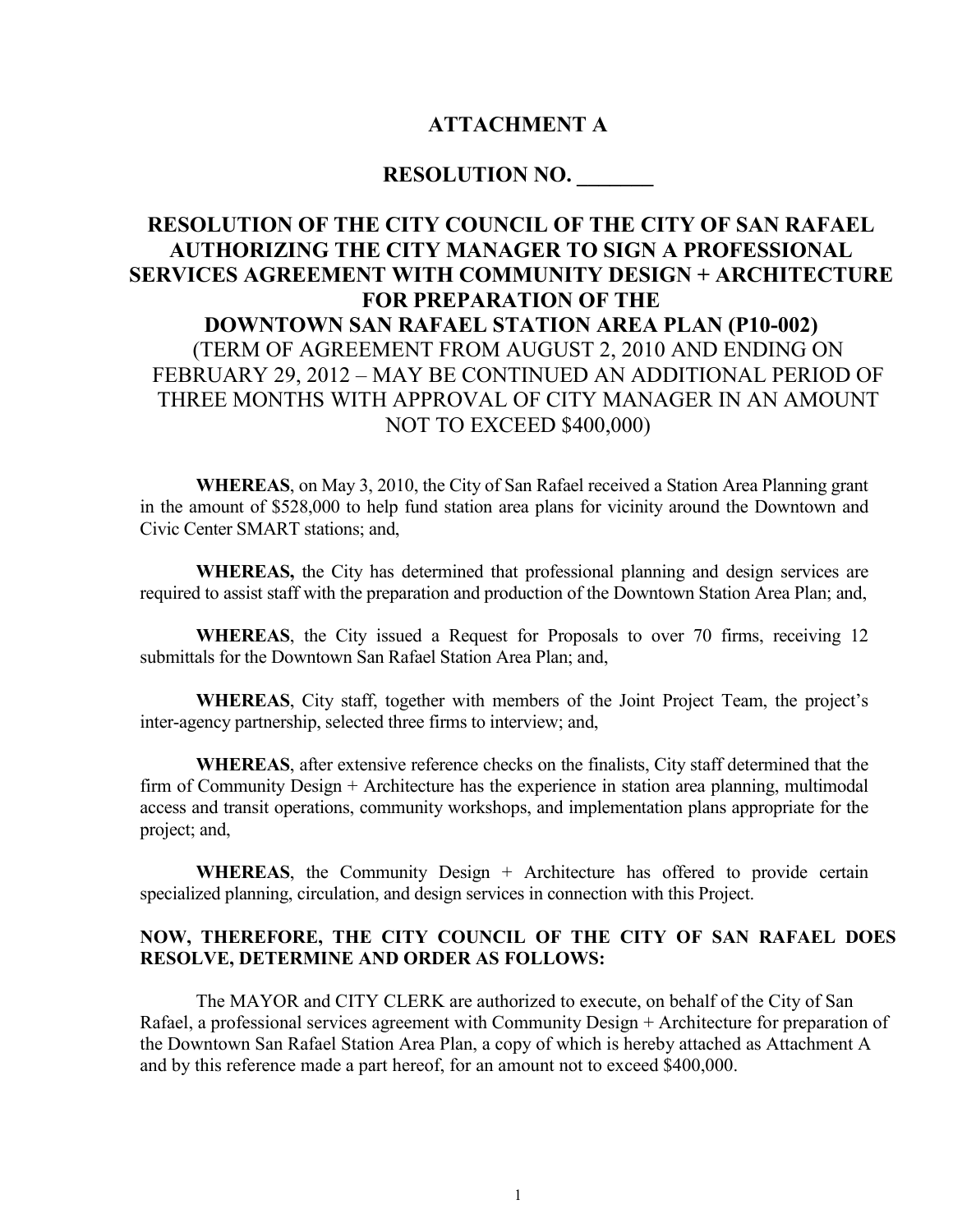I, ESTHER C. BEIRNE, Clerk of the City of San Rafael, hereby certify that the foregoing Resolution was duly and regularly introduced and adopted at a regular meeting of the City Council of said City held on Monday, the  $2<sup>nd</sup>$  day of August, 2010 by the following vote, to wit:

 $\frac{1}{\sqrt{2}}$  ,  $\frac{1}{\sqrt{2}}$  ,  $\frac{1}{\sqrt{2}}$  ,  $\frac{1}{\sqrt{2}}$  ,  $\frac{1}{\sqrt{2}}$  ,  $\frac{1}{\sqrt{2}}$  ,  $\frac{1}{\sqrt{2}}$  ,  $\frac{1}{\sqrt{2}}$  ,  $\frac{1}{\sqrt{2}}$  ,  $\frac{1}{\sqrt{2}}$  ,  $\frac{1}{\sqrt{2}}$  ,  $\frac{1}{\sqrt{2}}$  ,  $\frac{1}{\sqrt{2}}$  ,  $\frac{1}{\sqrt{2}}$  ,  $\frac{1}{\sqrt{2}}$ 

- AYES: COUNCILMEMBERS:
- NOES: COUNCILMEMBERS:
- ABSENT: COUNCILMEMBERS:

Esther C. Beirne, City Clerk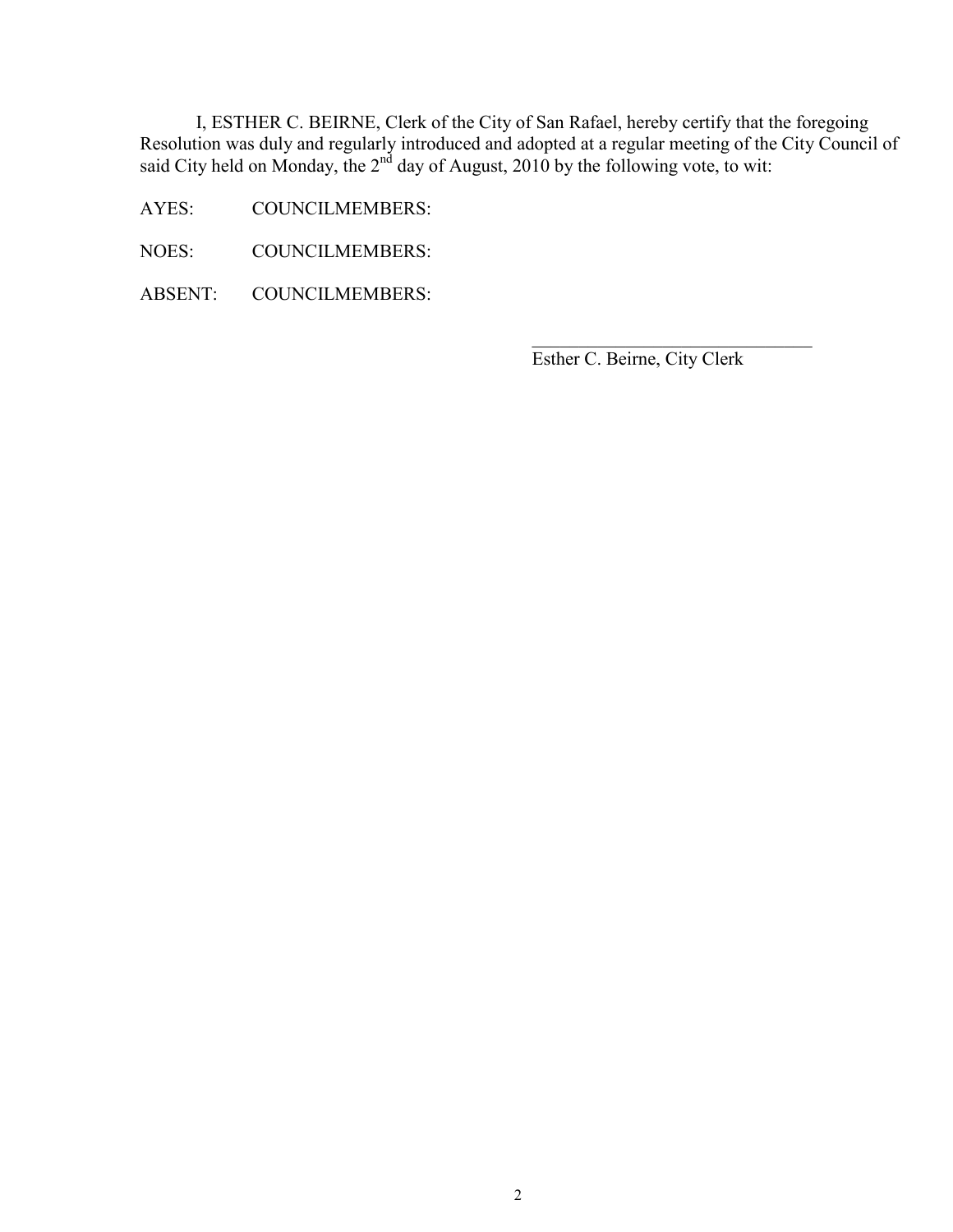#### AGREEMENT FOR PROFESSIONAL SERVICES

This Agreement is made and entered into this  $2<sup>nd</sup>$  day of August, 2010, by and between the CITY OF SAN RAFAEL (hereinafter "CITY"), and Community Design + Architecture, a California corporation (hereinafter "CONSULTANT").

#### **RECITALS**

 WHEREAS, on May 3, 2010, the City of San Rafael received a Station Area Planning grant in the amount of \$528,000 to help fund station area plans for vicinity around the Downtown and Civic Center SMART stations; and,

WHEREAS, the City has determined that professional planning and design services are required to assist staff with the preparation and production of the Downtown Station Area Plan; and,

 WHEREAS, the City issued a Request for Proposals to over 70 firms, receiving 12 submittals for the Downtown San Rafael Station Area Plan; and,

WHEREAS, City staff, together with members of the Joint Project Team, the project's inter-agency partnership, selected three firms to interview; and,

WHEREAS, after extensive reference checks on the finalists, City staff determined that the firm of Community Design + Architecture has the experience in station area planning, multimodal access and transit operations, community workshops, and implementation plans appropriate for the project; and,

WHEREAS, the Community Design + Architecture has offered to provide certain specialized planning, circulation, and design services in connection with this Project.

#### AGREEMENT

NOW, THEREFORE, the parties hereby agree as follows:

1. PROJECT COORDINATION.

 A. CITY. The City Manager shall be the representative of the CITY for all purposes under this Agreement. The Principal Planner for Long-Range Planning is hereby designated the PROJECT MANAGER for the CITY, and said PROJECT MANAGER shall supervise all aspects of the progress and execution of this Agreement.

 B. CONSULTANT. CONSULTANT shall assign a single PROJECT DIRECTOR to have overall responsibility for the progress and execution of this Agreement for **CONSULTANT**. Timothy Rood is hereby designated as the PROJECT DIRECTOR for CONSULTANT. Should circumstances or conditions subsequent to the execution of this Agreement require a substitute PROJECT DIRECTOR for any reason, the **CONSULTANT** shall notify the **CITY** within ten (10)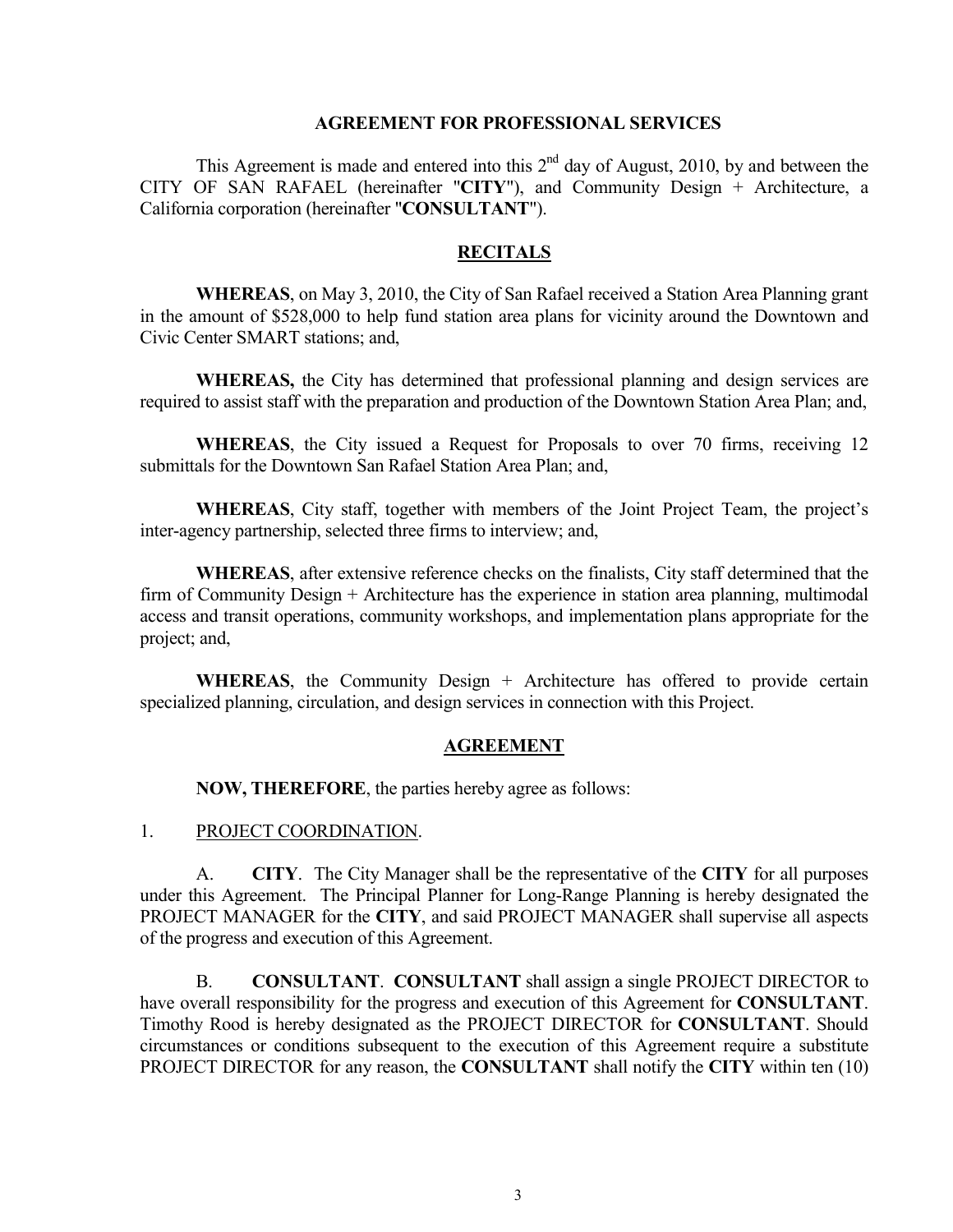business days of the substitution. The PROJECT DIRECTOR designee shall be subject to the prior written approval of the PROJECT MANAGER.

### 2. DUTIES OF CONSULTANT.

 CONSULTANT shall perform the duties and/or provide services as described in the Scope of Work in Exhibit A attached and incorporated herein.

# 3. DUTIES OF CITY.

 CITY shall pay the compensation as provided in Paragraph 4, and perform the duties as described in Exhibit A, under Client Responsibilities, attached and incorporated herein.

#### 4. COMPENSATION.

 For the full performance of the services described herein by CONSULTANT, CITY shall pay CONSULTANT as described in Exhibit A attached and incorporated herein.

 Payment will be made monthly upon receipt by PROJECT MANAGER of itemized invoices submitted by CONSULTANT, for a total project amount not to exceed \$400,000.

## 5. TERM OF AGREEMENT.

 The term of this Agreement shall commence on August 2, 2010 and shall terminate on February 29, 2012. Upon mutual agreement of the parties, and subject to the approval of the City Manager, the term of this Agreement may be extended in writing for an additional period of three months.

#### 6. PROVISIONS OF FUNDING AGREEMENT TO APPLY

CONSULTANT acknowledges that CITY is subject to the requirements of the SMART CORRIDOR SAN RAFAEL FUNDING AGREEMENT dated July 16, 2010 between CITY and the Metropolitan Transportation Commission (hereafter "the FUNDING AGREEMENT"), which is incorporated herein by reference and a copy of which has been provided to CONSULTANT. CONSULTANT agrees that CONSULTANT and all Subconsultants retained or used by CONSULTANT in the performance of this Agreement, shall be subject to the rights and duties of the "Recipient" referred to in the following Terms and Conditions of the FUNDING AGREEMENT, and that CONSULTANT will incorporate such Terms and Conditions into any and all agreements CONSULTANT enters into with Subconsultants for the performance of this Agreement:

 Sections 4 ("Retention of Records"); Section 5 ("Audits"); Section 6 ("License to Work Products"); Section 7 ("Equal Employment Opportunity") Section 8 ("Disadvantaged Business Enterprises (DBE)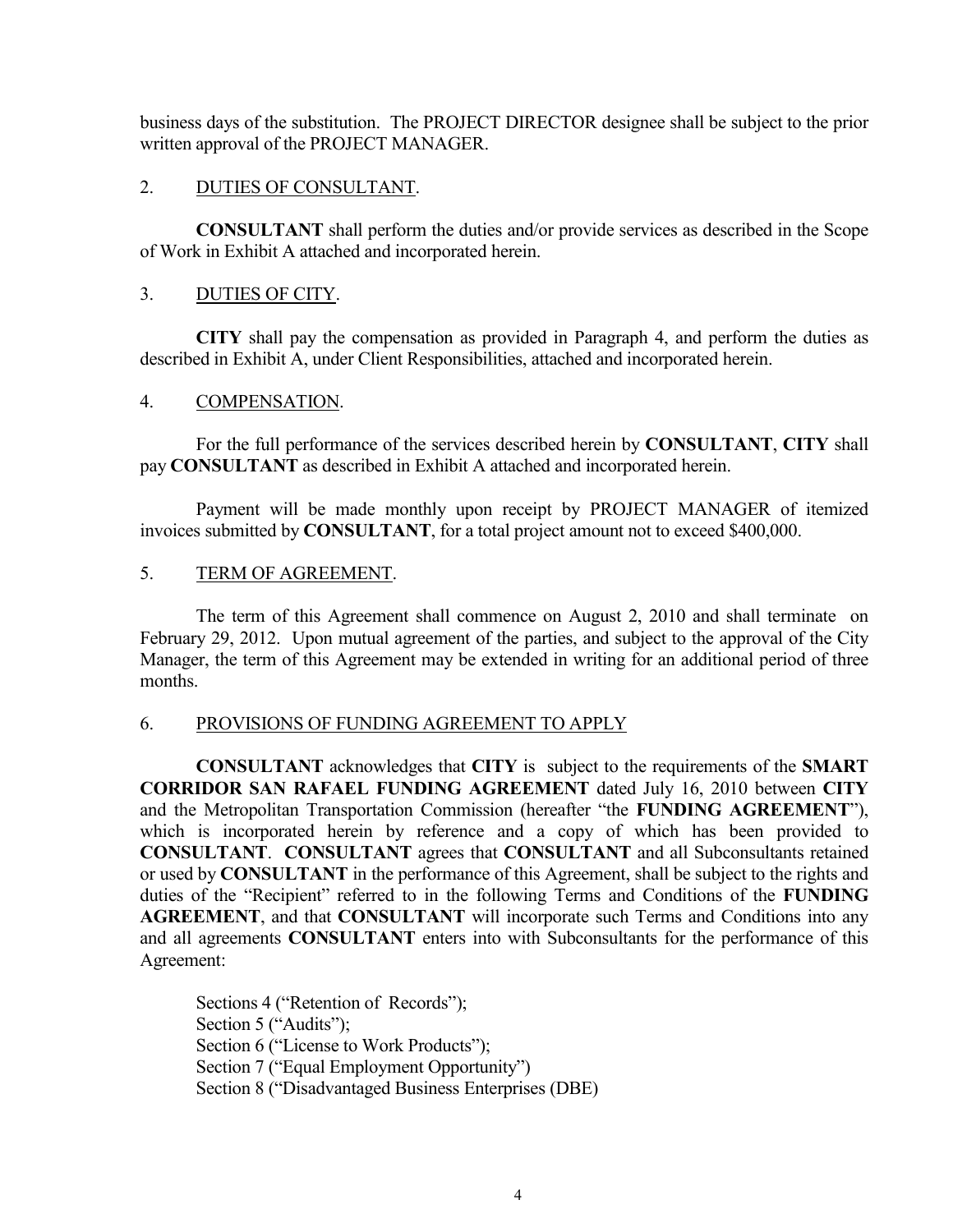Section 9 ("Title VI of the Civil Rights Act of 1964"); Section 10 ("Access Requirements for Individuals with Disabilities"); Section 11 ("State Energy Conservation Plan"); Section 12 ("Debarment"); Section 13 ("Clean Air and Water Pollution Acts")' Section 14 ("Lobbying"); Section 17 ("Compliance with Laws"); Section 18 ("Identification of Documents"); and Section 19 ("Subcontracts").

## 7. TERMINATION.

 A. Discretionary. Either party may terminate this Agreement without cause upon thirty (30) days written notice mailed or personally delivered to the other party. In such event, CONSULTANT shall be entitled to payment for costs incurred for incomplete deliverables, up to the maximum amount payabe for each deliverable.

 B. Cause. Either party may terminate this Agreement for cause upon fifteen (15) days written notice mailed or personally delivered to the other party, and the notified party's failure to cure or correct the cause of the termination, to the reasonable satisfaction of the party giving such notice, within such fifteen (15) day time period. If CITY terminates for cause, CONSULTANT shall be entitled only to costs incurred for work product acceptable to CITY, not to exceed the maximum amount payable under this Agreement for such work product.

 C. Effect of Termination. Upon receipt of notice of termination, neither party shall incur additional obligations under any provision of this Agreement without the prior written consent of the other.

 D. Return of Documents. Upon termination, any and all CITY documents or materials provided to CONSULTANT and any and all of CONSULTANT's documents and materials prepared for or relating to the performance of its duties under this Agreement, shall be delivered to CITY as soon as possible, but not later than thirty (30) days after termination.

#### 8. OWNERSHIP OF DOCUMENTS.

 The written documents and materials prepared by the CONSULTANT in connection with the performance of its duties under this Agreement, shall be the sole property of CITY. CITY may use said property for any purpose, including projects not contemplated by this Agreement. CONSULTANT shall not be liable to CITY for any damages or expenses incurred by CITY arising from any modifications to documents prepared by CONSULTANT which are made without CONSULTANT'S advice after delivery of such documents to CITY, nor shall CONSULTANT be liable to CITY for use of such documents by CITY for projects other than the Project within the scope of this Agreement. Notwithstanding anything in the foregoing to the contrary, CONSULTANT hereby agrees that CONSULTANT and all Subconsultants retained or used by CONSULTANT in the performance of this Agreement are also bound by and will be subject to the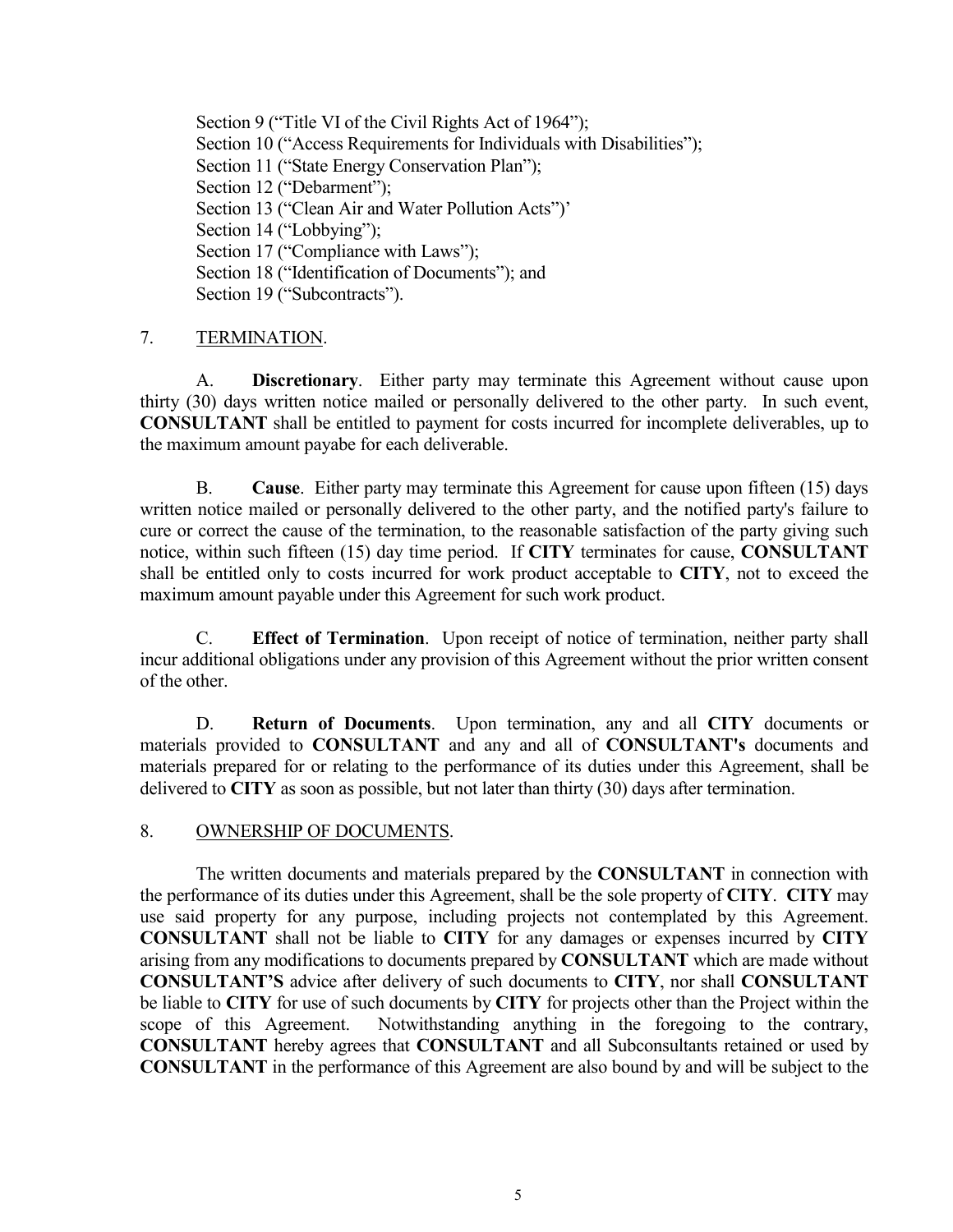provisions of Section 6 of Attachment C to the FUNDING AGREEMENT, entitled "LICENSE TO WORK PRODUCT."

### 9. INSPECTION AND AUDIT.

 Upon reasonable notice, CONSULTANT shall make available to CITY, or its agent, for inspection and audit, all documents and materials maintained by CONSULTANT in connection with its performance of its duties under this Agreement. CONSULTANT shall fully cooperate with CITY or its agent in any such audit or inspection. CONSULTANT hereby agrees that CONSULTANT and all Subconsultants retained or used by CONSULTANT in the performance of this Agreement are also bound by and will comply with the provisions of Section 4, entitled "RETENTION OF RECORDS", and 5, entitled "AUDITS", of Attachment C to the FUNDING **AGREEMENT** 

# 10. ASSIGNABILITY.

 The parties agree that they shall not assign or transfer any interest in this Agreement nor the performance of any of their respective obligations hereunder, without the prior written consent of the other party, and any attempt to so assign this Agreement or any rights, duties or obligations arising hereunder shall be void and of no effect.

# 11. INSURANCE.

A. During the term of this Agreement, CONSULTANT shall maintain, at no expense to CITY, the following insurance policies:

 1. A comprehensive general liability insurance policy in the minimum amount of one million (\$1,000,000) dollars per occurrence for death, bodily injury, personal injury, or property damage;

 2. An automobile liability (owned, non-owned, and hired vehicles) insurance policy in the minimum amount of one million (\$1,000,000) dollars per occurrence;

 3. If any licensed professional performs any of the services required to be performed under this Agreement, a professional liability insurance policy in the minimum amount of one million \$1,000,000) dollars to cover any claims arising out of the CONSULTANT's performance of services under this Agreement.

B. The insurance coverage required of the **CONSULTANT** by section 11. A., shall also meet the following requirements:

 1. The insurance shall be primary with respect to any insurance or coverage maintained by CITY and shall not call upon CITY's insurance or coverage for any contribution;

 2. Except for professional liability insurance, the insurance policies shall be endorsed for contractual liability and personal injury;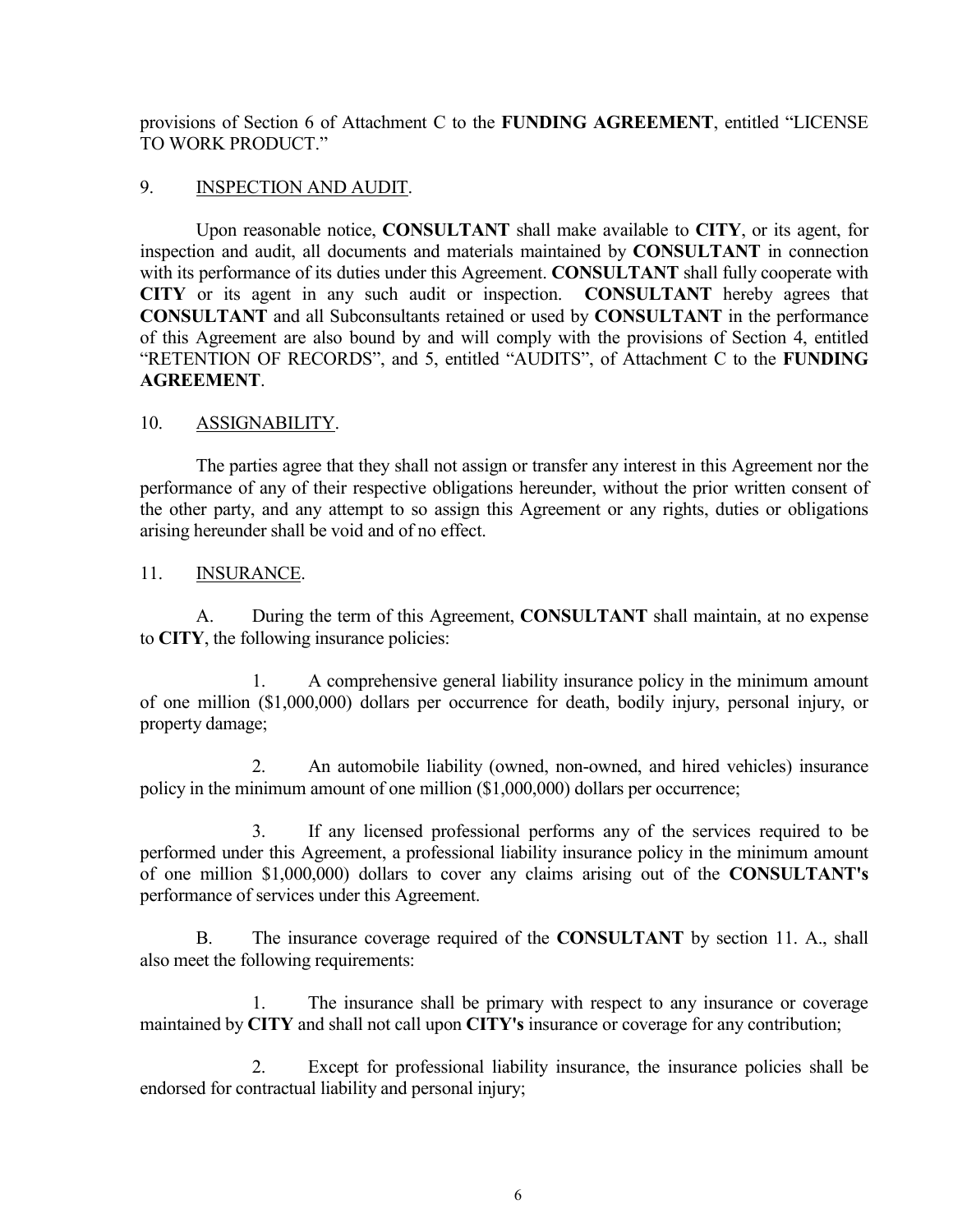3. Except for professional liability insurance, the insurance policies shall be specifically endorsed to include the CITY, its officers, agents, employees, and volunteers, as additionally named insureds under the policies.

 4. CONSULTANT shall provide to City's Risk Manager, (a) Certificates of Insurance evidencing the insurance coverage required herein, and (b) specific endorsements naming CITY, its officers, agents, employees, and volunteers, as additional named insureds under the policies.

 5. The insurance policies shall provide that the insurance carrier shall not cancel the terms and conditions of said insurance policies except upon thirty (30) days written notice to City's Risk Manager. The **CONSULTANT** will notify **CITY** within five (5) days of having knowledge of any pending modification to the limits of liability or reductions in coverage.

 6. If the insurance is written on a Claims Made Form, then, following termination of this Agreement, said insurance coverage shall survive for a period of not less than five years;

 7. The insurance policies shall provide for a retroactive date of placement coinciding with the effective date of this Agreement;

 8. The insurance shall be approved as to form and sufficiency by PROJECT MANAGER and the City Attorney.

 C. If it employs any person, CONSULTANT shall maintain worker's compensation and employer's liability insurance, as required by the State Labor Code and other applicable laws and regulations, and as necessary to protect both CONSULTANT and CITY against all liability for injuries to CONSULTANT's officers and employees.

 D. Any deductibles or self-insured retentions in CONSULTANT's insurance policies must be declared to and approved by the City's Risk Manager and the City Attorney. At CITY's option, the deductibles or self-insured retentions with respect to CITY shall be reduced or eliminated to CITY's satisfaction, or CONSULTANT shall procure a bond guaranteeing payment of losses and related investigations, claims administration, attorney's fees and defense expenses.

# 12. INDEMNIFICATION.

A. Except as provided in Paragraph (B), CONSULTANT shall indemnify, release, defend and hold harmless CITY, its officers, and employees, against any claim, demand, suit, judgment, loss, liability or expense of any kind, including attorney's fees, arising out of or resulting in any way, in whole or in part, from any acts or omissions, intentional or negligent, of CONSULTANT or CONSULTANT'S officers, agents and employees in the performance of their duties and obligations under this Agreement.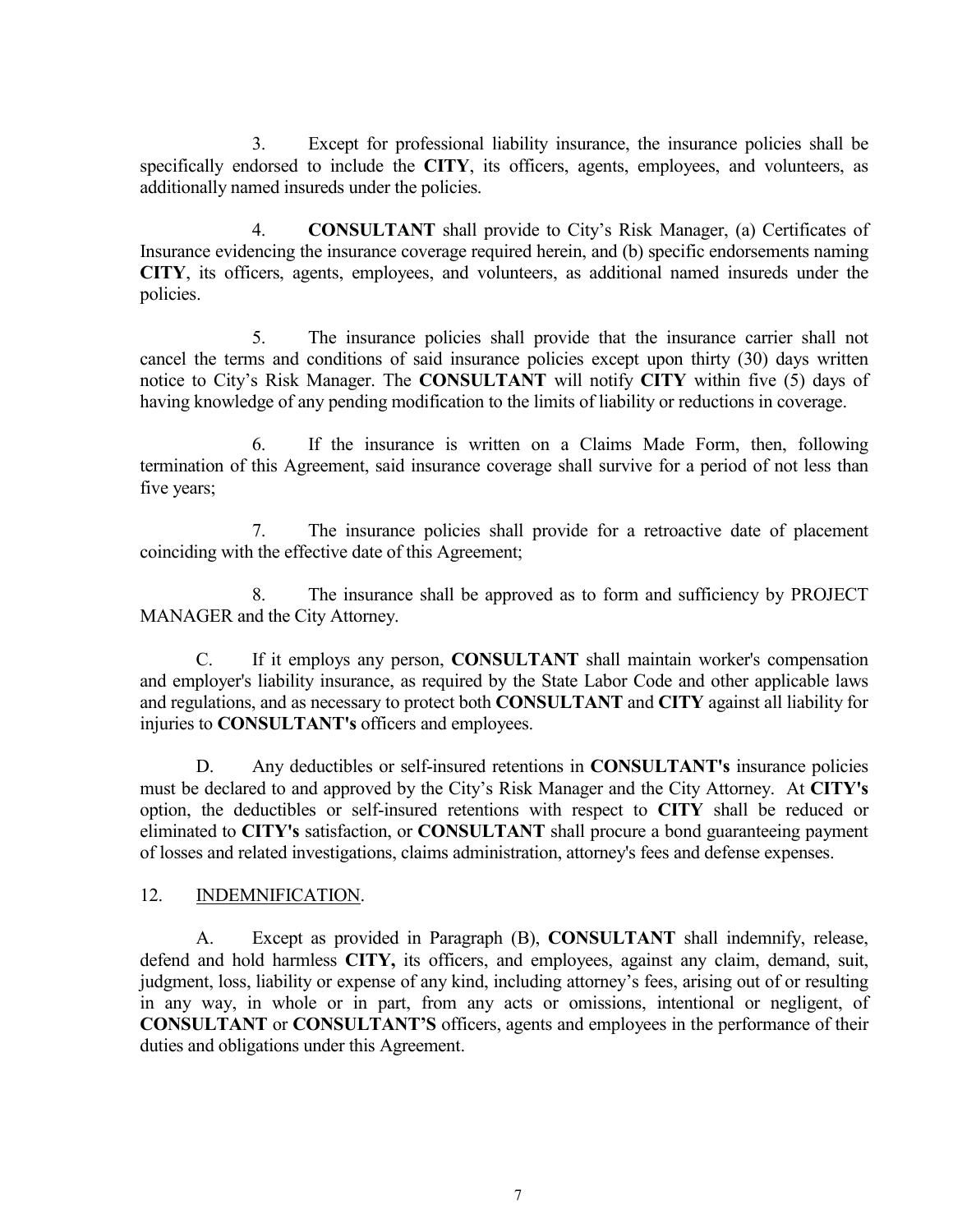B. Where the services to be provided by **CONSULTANT** under this Agreement are design professional services to be performed by a design professional as that term is defined under Civil Code Section 2782.8, CONSULTANT shall, to the fullest extent permitted by law, indemnify, release, defend and hold harmless CITY, it officers, and employees, against any claim, demand, suit, judgment, loss, liability or expense of any kind, including attorney's fees, that arises out of, pertains to, or relates to the negligence, recklessness, or willful misconduct of CONSULTANT in the performance of its duties and obligations under this Agreement.

C. Notwithstanding anything in this Section 12 to the contrary, CONSULTANT'S indemnification and defense obligations hereunder shall also extend to and include any indemnification obligations or liabilities of the "Recipient" pursuant to Section 15 of the Terms and Conditions of the FUNDING AGREEMENT, entitled "INDEMNIFICATION", including but not limited to the duty to defend the persons and entities named in said Section 15.

#### 13. NONDISCRIMINATION.

 CONSULTANT shall not discriminate, in any way, against any person on the basis of age, sex, race, color, religion, ancestry, national origin or disability in connection with or related to the performance of its duties and obligations under this Agreement.

## 14 COMPLIANCE WITH ALL LAWS.

 CONSULTANT shall observe and comply with all applicable federal, state and local laws, ordinances, codes and regulations, in the performance of its duties and obligations under this Agreement. CONSULTANT shall perform all services under this Agreement in accordance with these laws, ordinances, codes and regulations. CONSULTANT shall release, defend, indemnify and hold harmless CITY, its officers, agents and employees from any and all damages, liabilities, penalties, fines and all other consequences from any noncompliance or violation of any laws, ordinances, codes or regulations.

#### 15. NO THIRD PARTY BENEFICIARIES.

 CITY and CONSULTANT do not intend, by any provision of this Agreement, to create in any third party, any benefit or right owed by one party, under the terms and conditions of this Agreement, to the other party.

#### 16. NOTICES.

 All notices and other communications required or permitted to be given under this Agreement, including any notice of change of address, shall be in writing and given by personal delivery, or deposited with the United States Postal Service, postage prepaid, addressed to the parties intended to be notified. Notice shall be deemed given as of the date of personal delivery, or if mailed, upon the date of deposit with the United States Postal Service. Notice shall be given as follows: (alternative contact information for daily project communications is also shown below)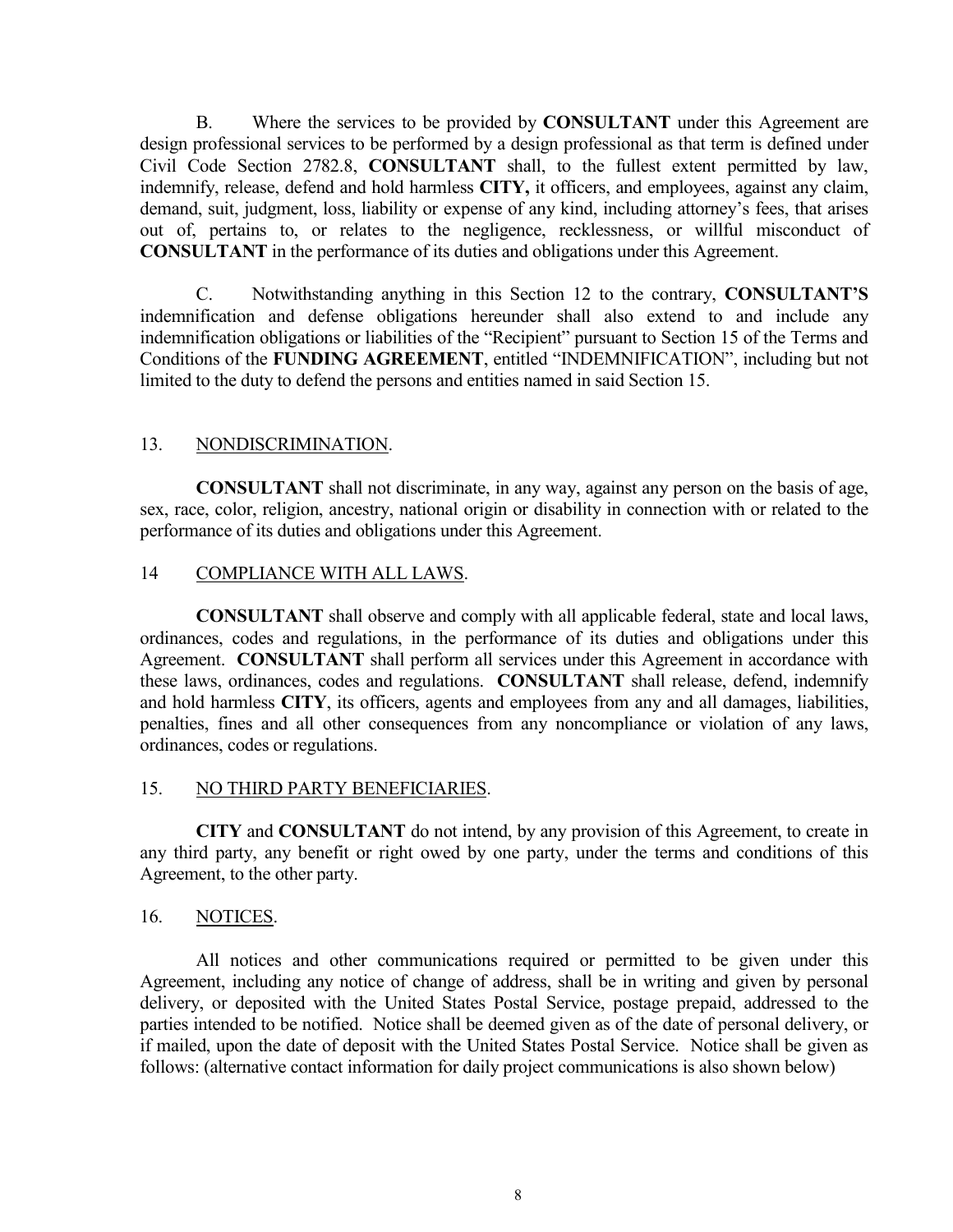| TO CITY:              | Linda M. Jackson<br>Project Manager<br>San Rafael Community Development Department<br>P.O. Box 151560<br>San Rafael, CA 94915-1560              |
|-----------------------|-------------------------------------------------------------------------------------------------------------------------------------------------|
|                       | Phone: 415-485-3067<br>Email: linda.jackson@cityofsanrafael.org<br>FAX: 415-485-3184                                                            |
| <b>TO CONSULTANT:</b> | <b>Timothy Rood</b><br>Project Director<br>Community Design + Architecture<br>350 Frank Ogawa Plaza, 5 <sup>th</sup> Floor<br>Oakland, CA 94612 |
|                       | Phone: 510-839-4568<br>Email: $tim@community-design.com$<br>FAX: 510-839-4570                                                                   |

# 17. INDEPENDENT CONSULTANT.

 For the purposes, and for the duration, of this Agreement, CONSULTANT, its officers, agents and employees shall act in the capacity of an Independent CONSULTANT, and not as employees of the CITY. CONSULTANT and CITY expressly intend and agree that the status of CONSULTANT, its officers, agents and employees be that of an Independent CONSULTANT and not that of an employee of CITY.

#### 18. ENTIRE AGREEMENT -- AMENDMENTS.

 A. The terms and conditions of this Agreement, all exhibits attached, and all documents expressly incorporated by reference, represent the entire Agreement of the parties with respect to the subject matter of this Agreement.

 B. This written Agreement shall supersede any and all prior agreements, oral or written, regarding the subject matter between the CONSULTANT and the CITY.

 C. No other agreement, promise or statement, written or oral, relating to the subject matter of this Agreement, shall be valid or binding, except by way of a written amendment to this Agreement.

 D. The terms and conditions of this Agreement shall not be altered or modified except by a written amendment to this Agreement signed by the CONSULTANT and the CITY.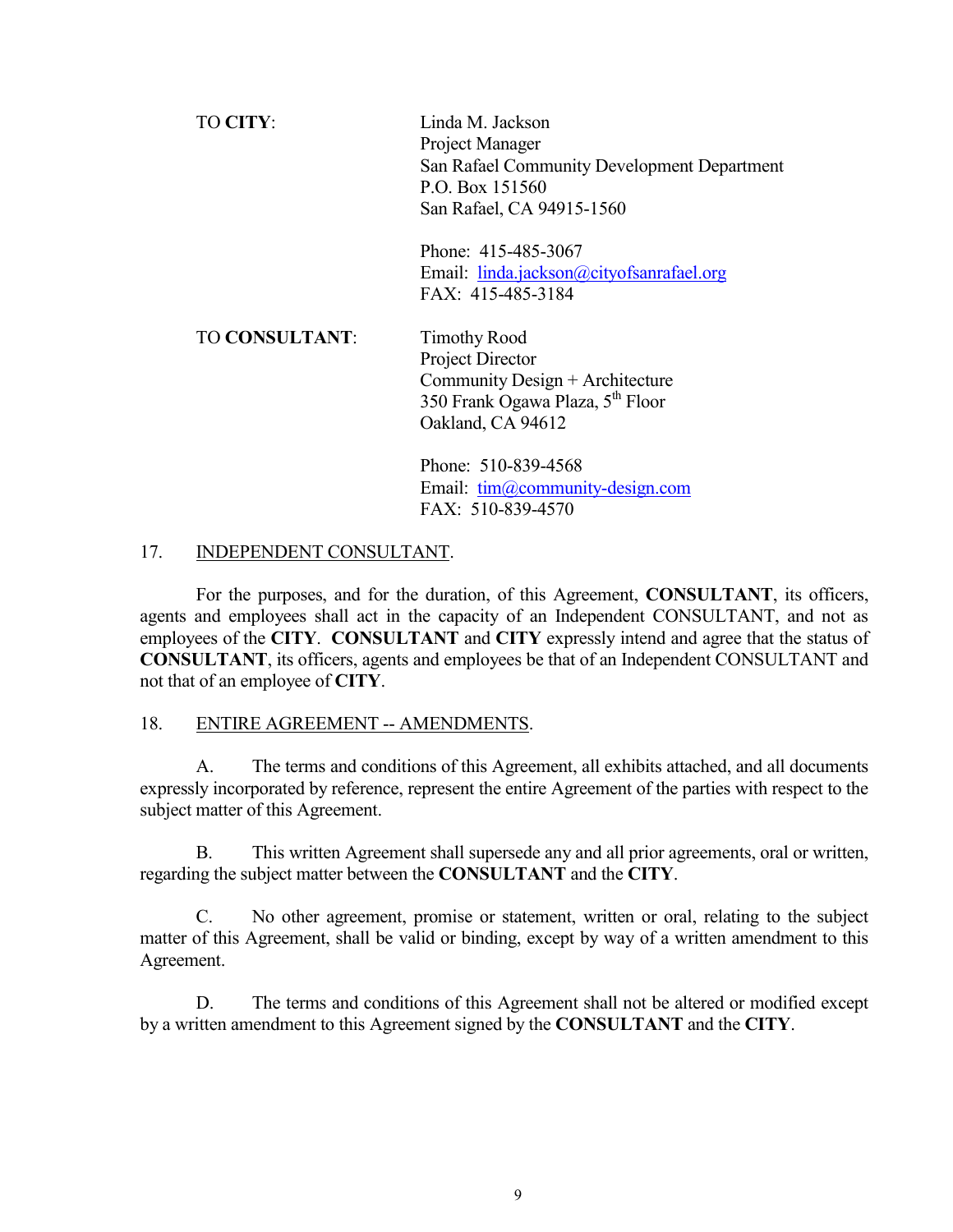E. If any conflicts arise between the terms and conditions of this Agreement, and the terms and conditions of the attached exhibits or the documents expressly incorporated by reference, the terms and conditions of this Agreement shall control.

# 19. SET-OFF AGAINST DEBTS.

 CONSULTANT agrees that CITY may deduct from any payment due to CONSULTANT under this Agreement, any monies which CONSULTANT owes CITY under any ordinance, agreement, contract or resolution for any unpaid taxes, fees, licenses, assessments, unpaid checks or other amounts.

## 20. WAIVERS.

 The waiver by either party of any breach or violation of any term, covenant or condition of this Agreement, or of any ordinance, law or regulation, shall not be deemed to be a waiver of any other term, covenant, condition, ordinance, law or regulation, or of any subsequent breach or violation of the same or other term, covenant, condition, ordinance, law or regulation. The subsequent acceptance by either party of any fee, performance, or other consideration which may become due or owing under this Agreement, shall not be deemed to be a waiver of any preceding breach or violation by the other party of any term, condition, covenant of this Agreement or any applicable law, ordinance or regulation.

# 21. COSTS AND ATTORNEY'S FEES.

 The prevailing party in any action brought to enforce the terms and conditions of this Agreement, or arising out of the performance of this Agreement, may recover its reasonable costs (including claims administration) and attorney's fees expended in connection with such action.

# 22. CITY BUSINESS LICENSE / OTHER TAXES.

 CONSULTANT shall obtain and maintain during the duration of this Agreement, a CITY business license as required by the San Rafael Municipal Code. CONSULTANT shall pay any and all state and federal taxes and any other applicable taxes. CITY shall not be required to pay for any work performed under this Agreement, until CONSULTANT has provided CITY with a completed Internal Revenue Service Form W-9 (Request for Taxpayer Identification Number and Certification).

#### 23. APPLICABLE LAW.

The laws of the State of California shall govern this Agreement.

 IN WITNESS WHEREOF, the parties have executed this Agreement as of the day, month and year first above written.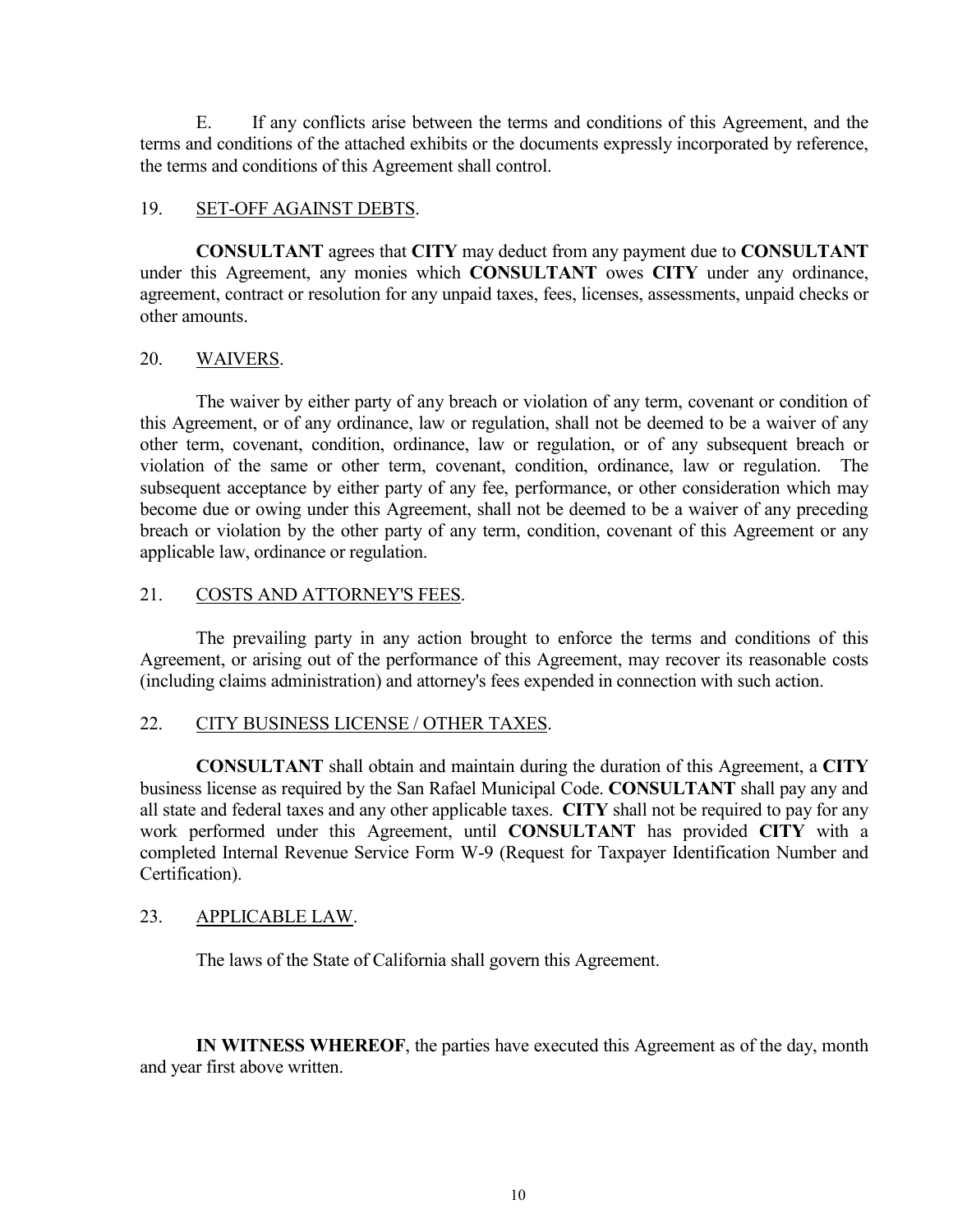# CITY OF SAN RAFAEL CONSULTANT

 $\qquad \qquad \text{By:}$ City Manager Title: Title:

ATTEST:

City Clerk

APPROVED AS TO FORM:

\_\_\_\_\_\_\_\_\_\_\_\_\_\_\_\_\_\_\_\_\_\_\_\_\_\_\_\_\_\_

\_\_\_\_\_\_\_\_\_\_\_\_\_\_\_\_\_\_\_\_\_\_\_\_\_\_\_\_\_\_\_\_\_ City Attorney